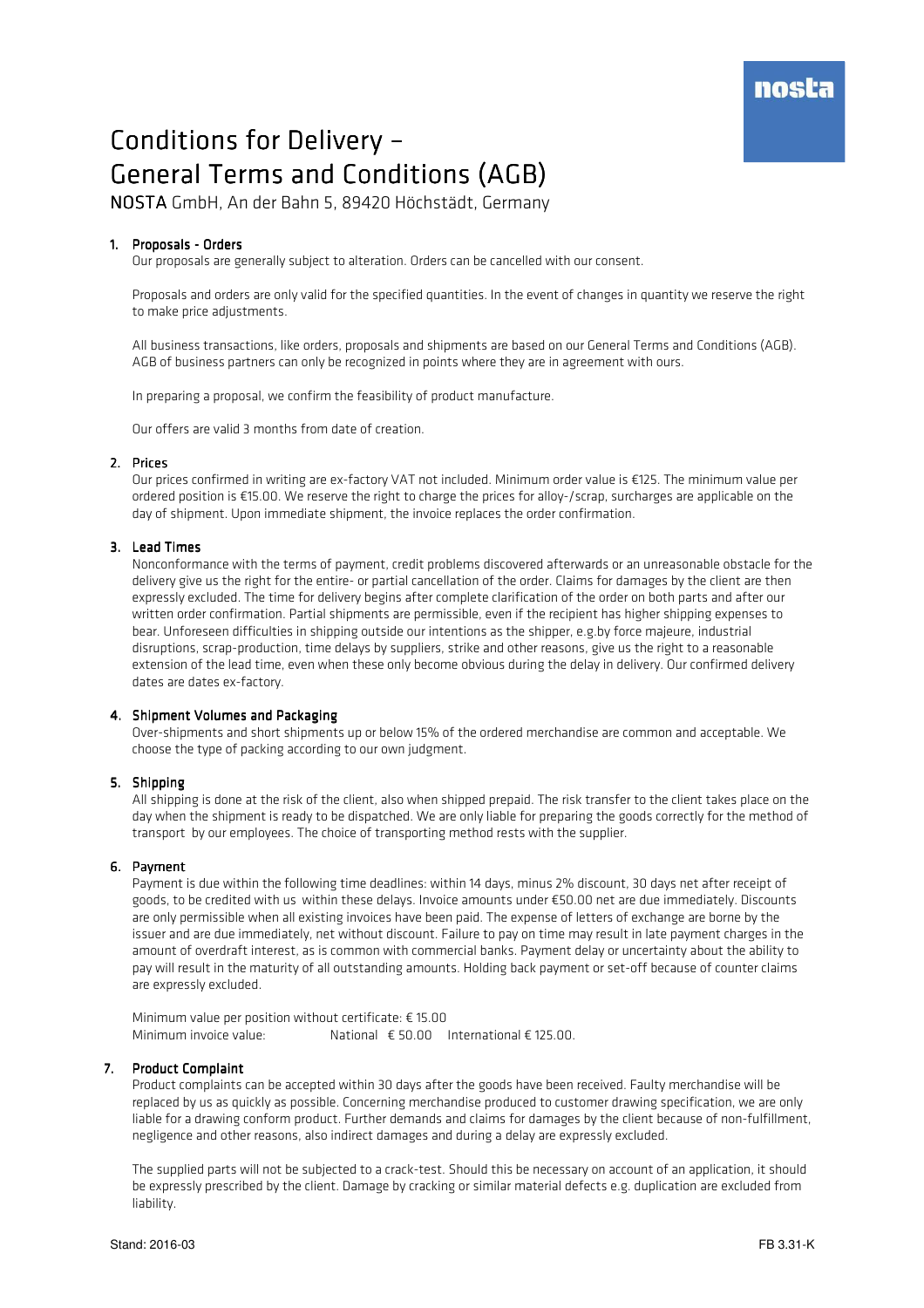The return of parts after custom production which correspond with the drawing are excluded from return after their manufacture.

Material requirements which deviate from standards must be defined at the time of the order/inquiry. Product complaints raised later will not be accepted.

#### 8. Retention of Title

Delivered goods remain our property until all liabilities are met by the client. The client may only transfer his rights to a third party with our consent.

#### 9. Place of Fulfillment and Iurisdiction

Place of fulfillment for both parties is Höchstädt/Donau. Place of jurisdiction, also for default action and for receivables is the County Court Dillingen.

#### 10. Notice for TS 16949

As a TS 16949 certified manufacturer we would like you to take notice that the production of your order may be eventoriented, bringing in uncertified suppliers. This will have no impact on the quality of your products received. Should this not be in line with your requirements, we ask you for your objection within 14 days after receipt of this document.

#### 11. Contract Basis for Surface Treatments

#### 11.1 Notices and contractual exceptions for procedures of galvanic zinc coating, tinning, Geomet, Delta Seal coating or varnishing :

The indicated layer thickness on the drawing is a minimum layer thickness. In the event there is a maximum layer thickness required for functional reasons, it must be specified.

After the application of surface layers, threads may no longer be to specification, but they are screwable.

There is no guarantee for tolerances after galvanizing. Drilled holes are as a rule bare or not optimally galvanized.

Surface covering by production procedure "Rack Materials":

In covering rack items, minimally covered or bare contact points may appear, depending upon the kind of suspension of the rack and its geometry. Inside areas or threads remain bare or have only a slight surface covering.

#### Surface covering by production procedure "Drum Goods":

Here parts may stick together or have adhesive points. In this procedure layer thickness may fall short. Impact points and adhesion cannot be eliminated, due to the nature of the process.

Surface covering by process of "Dip-Spinning":

Bare contact points appear from mounting the parts on a rack. Material accumulation in form of runs and formation of drops cannot be avoided.

Surface layer measuring:

For reasons of technical procedure in measuring layer thickness, one value-x is formed from five single values. The x-values are documented from several measuring series in the measuring protocol. If there are no measuring points indicated on the drawing, they will be defined by Nosta.

#### Liability- and guarantee exclusion:

When coated parts are galvanized, there is the danger of hydrogen embrittlement. The consequence can be a higher degree of danger in fracturing while the parts are in use at a later date. Therefore we exclude any kind of liability and warranty already at the time of receiving an order for parts for this production process.

#### 11.2 Yellow Galvanizing – Notice of Caution

Surface galvanized-yellow chromated contains Chrome VI. In case of an order, please confirm execution of order contrary to EU-guidelines.

As Chrome VI free surface, we can recommend galvanized-blue chromated or galvanized-yellow (thick layer passivized). Please request the price for the execution in galvanized-yellow.